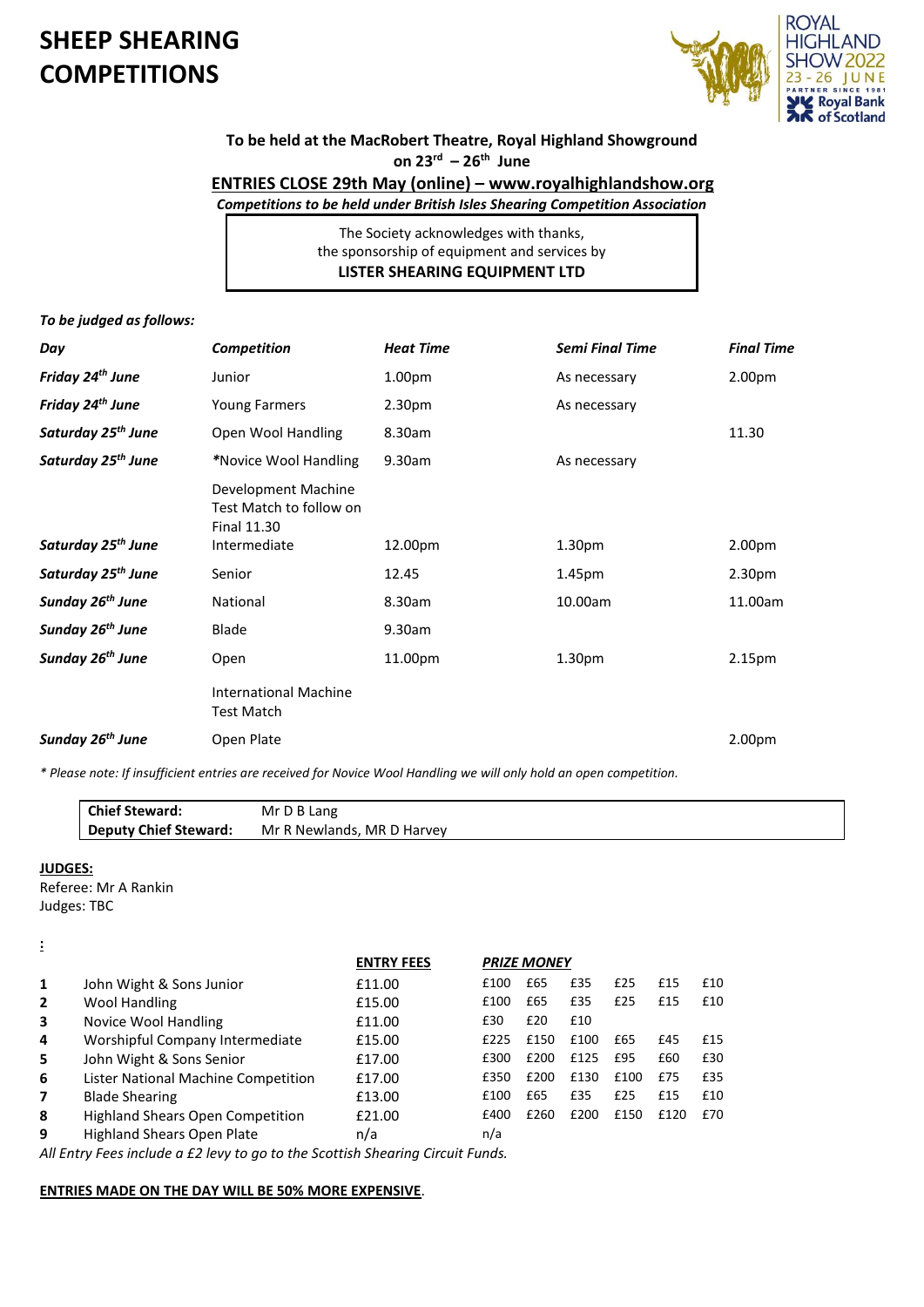## **SHEEP SHEARING COMPETITIONS**



**The British Wool Marketing Board offer generous prize money for the best pen in the Junior and Intermediate classes. The winning pen in the junior grade will be awarded £75.00 and the winning pen in the Intermediate grade will be awarded £125.00.**

#### **IMPORTANT**

**SEMI-FINALS WILL ONLY BE HELD WHERE JUSTIFIED BY THE NUMBER OF ENTRIES. ENTRIES WILL ONLY BE ACCEPTED ON OFFICIAL SOCIETY ENTRY SYSTEM. NEWSCLIP ENTRY FORMS WILL** *NOT* **BE ACCEPTED.**

#### **CLASSES:**

- **1 JOHN WIGHT & SONS JUNIOR COMPETITION – Sponsored by The Worshipful Company of Woolmen** *Open to junior status shearers only*
- **2 WOOL HANDLING COMPETITION – Sponsored by The Worshipful Company of Woolmen**
- **3 NOVICE WOOL HANDLING – Sponsored by The Worshipful Company of Woolmen**
- **4 INTERMEDIATE COMPETITION – Sponsored by The Worshipful Company of Woolmen** *Open to junior or intermediate status shearers only*
- **5 JOHN WIGHT & SONS SENIOR COMPETITION** *Open to intermediate or senior status shearers only*
- **6 LISTER SHEARING EQUIPMENT LTD NATIONAL MACHINE COMPETITION** *Open only to competitors of Scottish nationality resident in Scotland*
- **7 BLADE SHEARING COMPETITION**
- **8 HIGHLAND SHEARS OPEN COMPETITION** *Open to senior or open status shearers only*
- **9 HIGHLAND SHEARS OPEN PLATE**

#### **LATE ENTRANTS**

- **WOOL HANDLING: A LIMITED NUMBER OF LATE ENTRANTS WILL BE PERMITTED AT THE DISCRETION OF THE CHIEF STEWARD. THE LATE ENTRANT WILL BE REQUIRED TO PAY FULL ENTRY FEE PLUS A SURCHARGE OF 50%.**
- **SHEARING: SHOULD NUMBERS ALLOW, LATE ENTRIES ON THE DAY MAY BE PERMITTED AT THE DISCRETION OF THE CHIEF STEWARD, LATE ENTRANTS WILL BE REQUIRED TO PAY FULL ENTRY FEE PLUS A SURCHARGE OF 50%.** *JUNIOR LATE ENTRANTS ARE EXEMPT FROM THE SURCHARGE.*

#### **SPECIAL PRIZES**

- **SP1 The Coopers Perpetual Challenge Cup & The Carmichael Motor Group Perpetual Challenge Trophy** for best individual shearer in the Intermediate Competition.
- **SP2 Barclays' Bank Challenge Cup** for best individual shearer in the Senior Competition.
- **SP3 The MacTaggart Silver Salver** for best individual shearer in the National Machine Competition. Presented by Mr John MacTaggart, Muirhouses, Duntocher.

#### **SP4 The Kirkwood Medal**

for winner of the National Machine Competition. A hallmarked sterling silver medal will be presented by Alexander Kirkwood & Son, Medallists and Engravers, 13 Albany Street, Edinburgh. Medals will also be given to the Runner-up and the third placed competitor.

#### **SP5 The Lawson Silver Salver**

for best individual shearer in the Highland Shears Open Competition. Presented by Mr W. Lawson, St. Ninian's, Wigtown.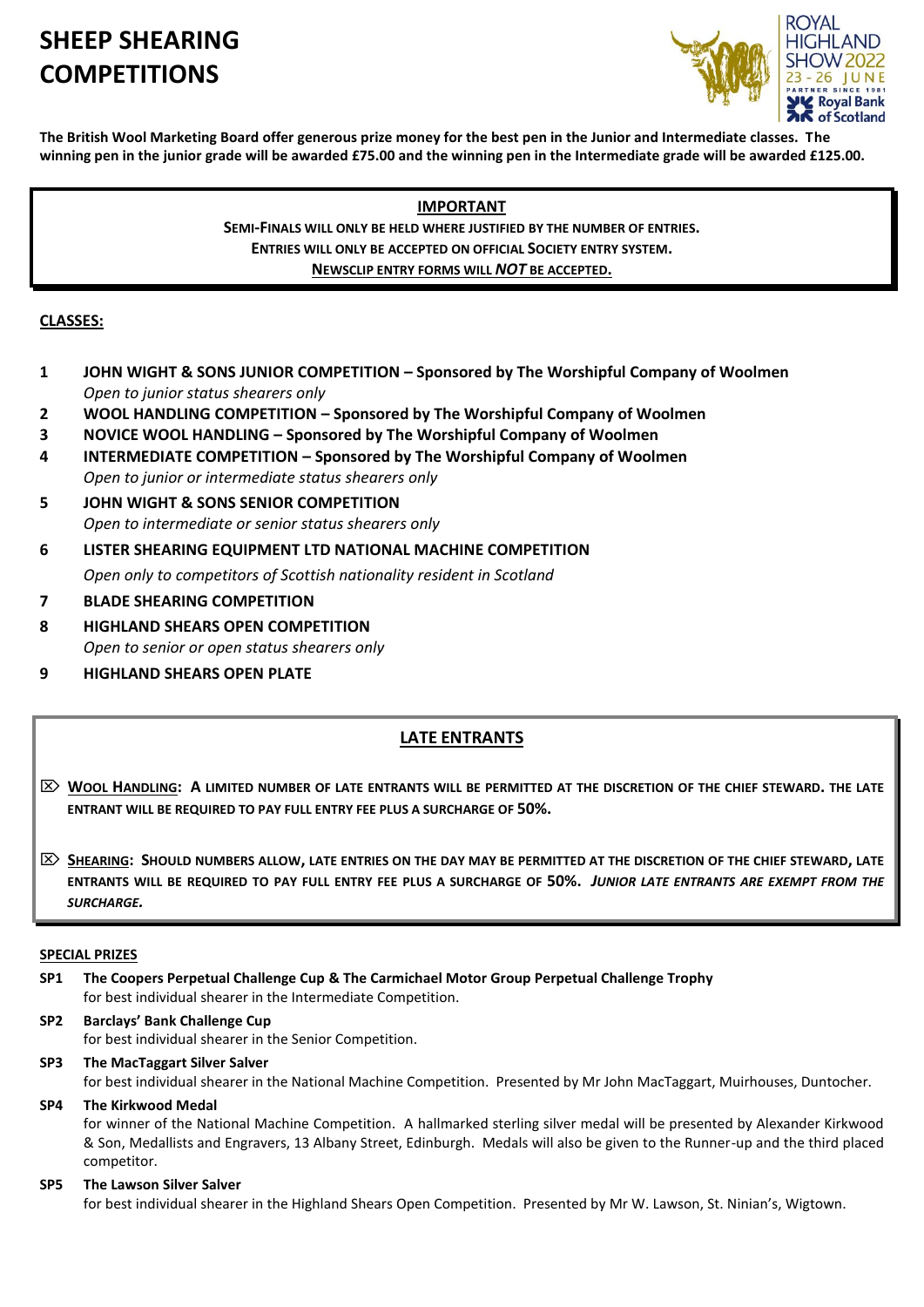

## *THE WORSHIPFUL COMPANY OF WOOLMEN JUNIOR COMPETITION*

## *Participating Societies in order of dates of events:*

*The Royal Ulster, The Royal Bath and West, The Royal Highland, The Great Yorkshire, The Royal Welsh.*

## *Eligibility:*

*To be eligible to qualify, competitors must be 26 years of age or under on 1st May 2022, hold a Blue or Bronze seal only (Wool Board Qualification) on 1st May 2022, and be classified as a Junior in the year concerned*

### *Qualifiers:*

*The two top competitors that meet the above criteria and are from the same nation as the Society itself in their Junior Competition, with the exception of the Great Yorkshire where the two top competitors from any U.K. Nation will qualify. In the event of a duplicate qualifier the next eligible competitor will qualify. Competitors from Southern Ireland are not eligible.*

*The top ten qualifiers (two from each Society) will take part in the finals at the Royal Welsh which will consist of two semi finals with the top five qualifying for the final.*

*The sheep in the final will be full woolled, i.e. will have a growth of ten months wool. Three sheep each to be shorn in the semi finals with five each in the final.*

### *Prizes:*

*The first qualifier at each show will receive a cheque for £50 plus a voucher valued at £50 for further shearing training. The second will receive a similar voucher for further training.*

*In the finals 1st £350, 2nd £250, 3rd £200, 4th £150 and 5th £100. Each of the 5 losing semi finalists to receive £50 each.*